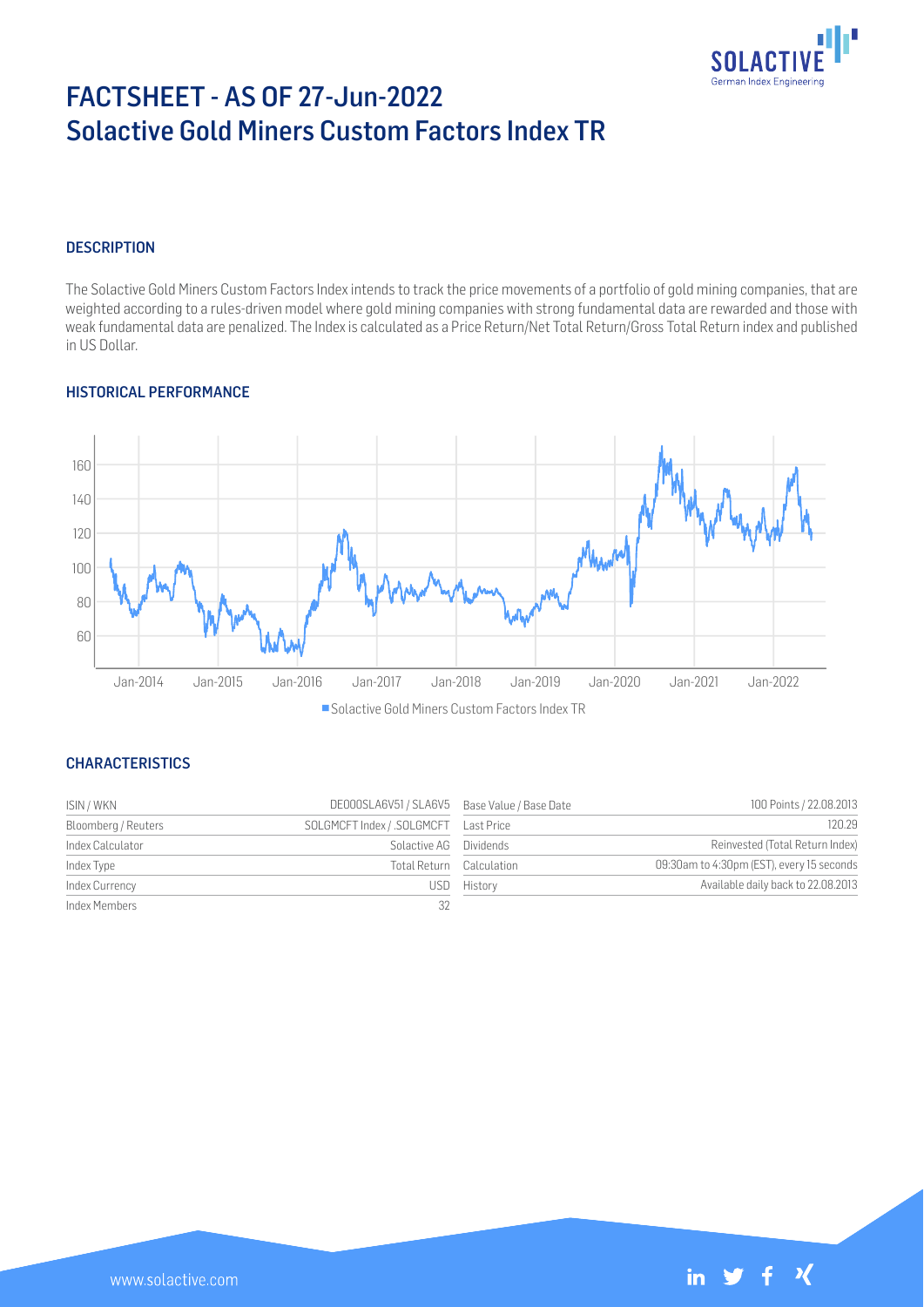

## **STATISTICS**

| USD                | 30D       | 90D       | 180D       | 360D                  | YTD        | Since Inception        |
|--------------------|-----------|-----------|------------|-----------------------|------------|------------------------|
| Performance        | -6.43%    | $-19.28%$ | $-0.74\%$  | -6.43%                | $-2.49%$   | 20.29%                 |
| Performance (p.a.) |           |           |            |                       |            | 2.11%                  |
| Volatility (p.a.)  | 46.13%    | 38.15%    | 36.55%     | 31.86%                | 36.78%     | 38.88%                 |
| High               | 133.72    | 158.46    | 158.46     | 158.46                | 158.46     | 170.90                 |
| Low                | 115.95    | 115.95    | 115.33     | 109.34                | 115.33     | 48.09                  |
| Sharpe Ratio*      | $-1.23$   | $-1.56$   | $-0.08$    | $-0.25$               | $-0.18$    | 0.02                   |
| Max. Drawdown      | $-13.29%$ | -26.83%   | $-26.83\%$ | $-26.83\%$            | $-26.83\%$ | $-54.30%$              |
| VaR 95 \ 99        |           |           |            | $-49.5\%$ \ $-78.4\%$ |            | $-62.5\%$ \ $-107.8\%$ |
| CVaR 95 \ 99       |           |           |            | $-68.1\%$ \ $-98.2\%$ |            | $-90.5\%$ \ $-135.0\%$ |

\* Up to 31 December 2021, ex-post Sharpe ratios use as input for the risk free rate term the London Inter-Bank Offered rates in the respective currencies of the index and at a term equal to the observation period. From 3 J 2022 onwards, Sharpe ratios will be / are calculated using as reference risk free rate input the overnight replacement rate for these currencies, namely SONIA (for GBP), SOFR (for USD) and EURIBOR Overnight (for EUR).

## COMPOSITION BY CURRENCIES



## COMPOSITION BY COUNTRIES



# TOP COMPONENTS AS OF 27-Jun-2022

| Company                      | Ticker                | Country | Currency   | Index Weight (%) |
|------------------------------|-----------------------|---------|------------|------------------|
| NEWMONT CORP                 | NEM UN Equity         | US      | <b>USD</b> | 11.34%           |
| BARRICK GOLD CORP            | <b>ABX CT Equity</b>  | CA      | CAD        | 11.00%           |
| FRANCO-NEVADA CORP           | <b>FNV CT Equity</b>  | CA      | CAD        | 9.32%            |
| AGNICO-FAGI F MINES          | <b>AEM CT Equity</b>  | CA      | CAD        | 8.15%            |
| WHEATON PRECIOUS METALS CORP | WPM CT Equity         | CA      | CAD        | 6.71%            |
| K92 MINING                   | <b>KNT CT Equity</b>  | CA      | CAD        | 4.49%            |
| WESDOME GOLD MINES LTD       | <b>WDO CT Equity</b>  | CA      | CAD        | 4.23%            |
| SANDSTORM GOLD LTD           | <b>SSL CT Equity</b>  | CA      | CAD        | 4.04%            |
| ROYAL GOLD INC               | <b>RGLD UW Equity</b> | US      | <b>USD</b> | 4.03%            |
| YAMANA GOLD INC              | <b>YRICT Equity</b>   | CA      | CAD        | 4.02%            |